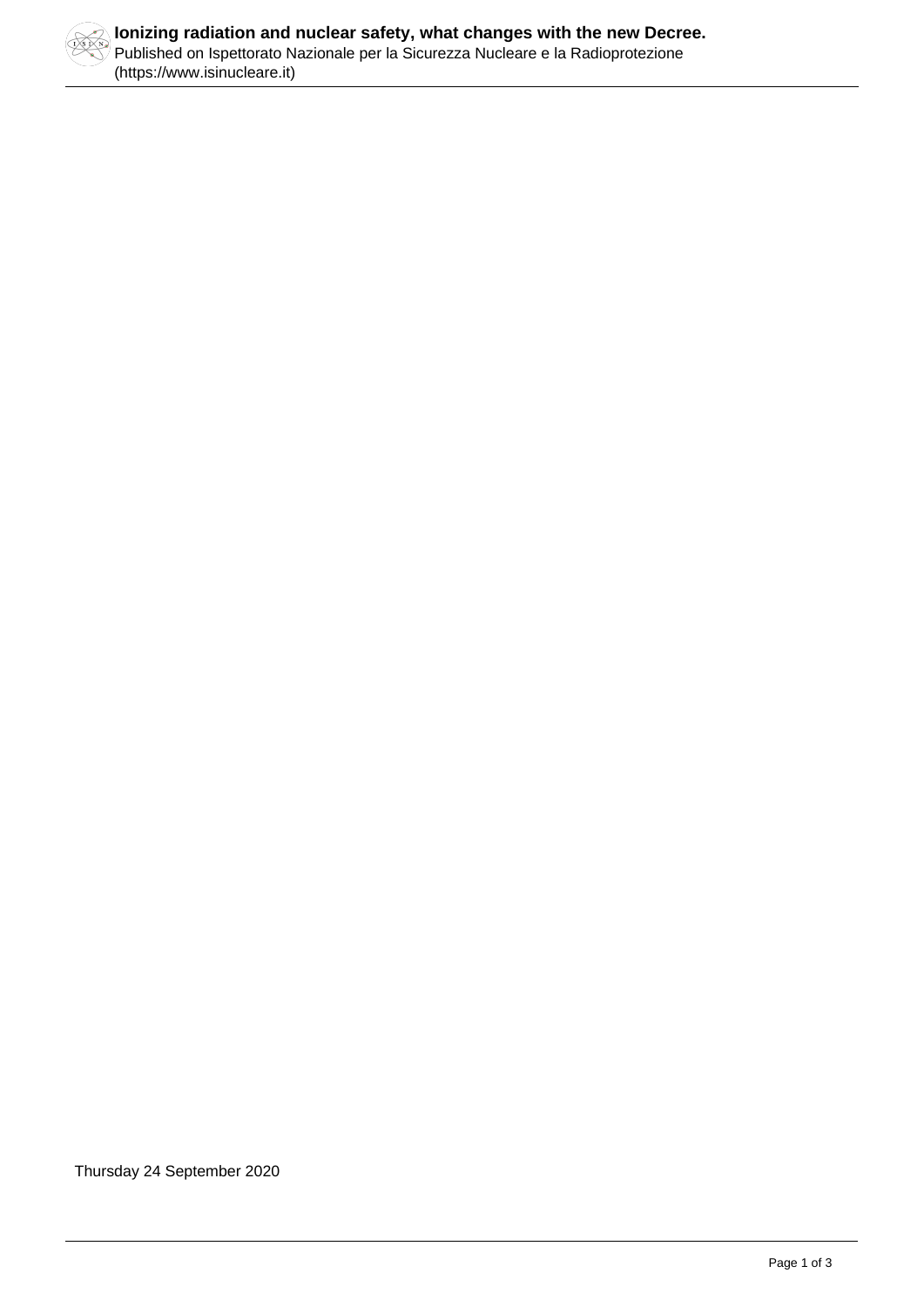

## **Ionizing radiation and nuclear safety, what changes with the new Decree.**

Important innovations in the field of prevention and protection from ionizing radiation, in the recent Legislative Decree no. 101 of 31 July 2020, which entered into force on 27 August. The provision, which adapts national legislation to the provisions of Directive 2013/59 / Euratom in Europe, repeals and replaces, in particular, Legislative Decree no. 230/1995.

Legislative Decree no.101/2020, which reorganizes the sector legislation, establishes safety standards in order to protect people from the risks associated with exposure to ionizing radiation (in the industrial, medical, research and exposure to particular sources of natural radiation). It also regulates the safety of nuclear plants, installations and activities in which radioactive materials are used as well as the management of spent fuel and radioactive waste.

Radon, the scope of the Decree also concerns, and for the first time, protection from exposure to radon in living environments. The same reference level has been set for existing workplaces and homes (average annual concentration of 300 Bq/m3); from 31/12/2024 the reference level for new homes will drop to 200 Bq/m3. With regard to the workplace, in particular, important changes have been introduced with respect to the previous regulatory framework: "specific workplaces" will be identified as part of the provisions of the National Action Plan for radon.

If the reference levels have been exceeded, the standard provides for the adoption of corrective measures to reduce the concentration of radon, carried out on the basis of the indications provided by a new professional: the "expert in radon remediation".

Another change is the adoption of a National Action Plan for radon, to be adopted within 12 months of the entry into force of Legislative Decree 101/2020, by decree of the President of the Council of Ministers, on the proposal of the Ministers of Environment and Health, in agreement with the Ministers of economic development, labor and social policies and Infrastructures and transport, in agreement with the State - Regions Conference, after consulting the ISIN and the ISS. Among the various tasks of the Inspectorate, there is also that of ensuring access to the data contained in the database of the national environmental radioactivity surveillance network.

Protection of workers, the dose limits for the lens for exposed workers are lowered, set at 20 mSv/year. Employers are also obliged to ensure the health surveillance of category B workers, entrusting it exclusively to the Authorized Physician.

Industrial sectors that involve the use or storage of materials or the production of residues or effluents that contain radionuclides of natural origin: updated the scope and the list of activities and industrial sectors subject to the new laws; the industrial sectors in question are, among others, those linked to the production of cement, geothermal energy, gas and oil, coal-fired power plants. Within one year from the entry into force of the decree or from the beginning of the practice, the obligation to measure the activity concentrations of materials present in the production cycle and in processing residues is envisaged, using recognized organizations. The measurements made by the latter respond to specific guidelines drawn up by ISIN.

Among the innovations of Legislative Decree 101/2020 there is the obligation to register on the ISIN institutional website of all operators in the sector, in particular anyone who imports or produces for commercial purposes or, in any case, trades in materials or sources of ionizing radiation, whoever carries out intermediation activities of the same, activities of detention of ionizing radiation sources, transport of radioactive materials and all subjects involved in the management of radioactive waste, must transmit the information relating to each operation carried out, to the type and quantity of sources involved in the operation.

Authorization regime: the provision establishes specific provisions for the transport of radioactive materials, the safety of nuclear plants, authorizations and clearances for the construction and decommissioning of plants and installations where sources of ionizing radiation are used, operating licenses and the creation of temporary deposits.

The Decree can be downloaded at the link: https://www.gazzettaufficiale.it/eli/gu/2020/08/12/201/so/29/sg/pdf. Last update: Thursday 24 September 2020